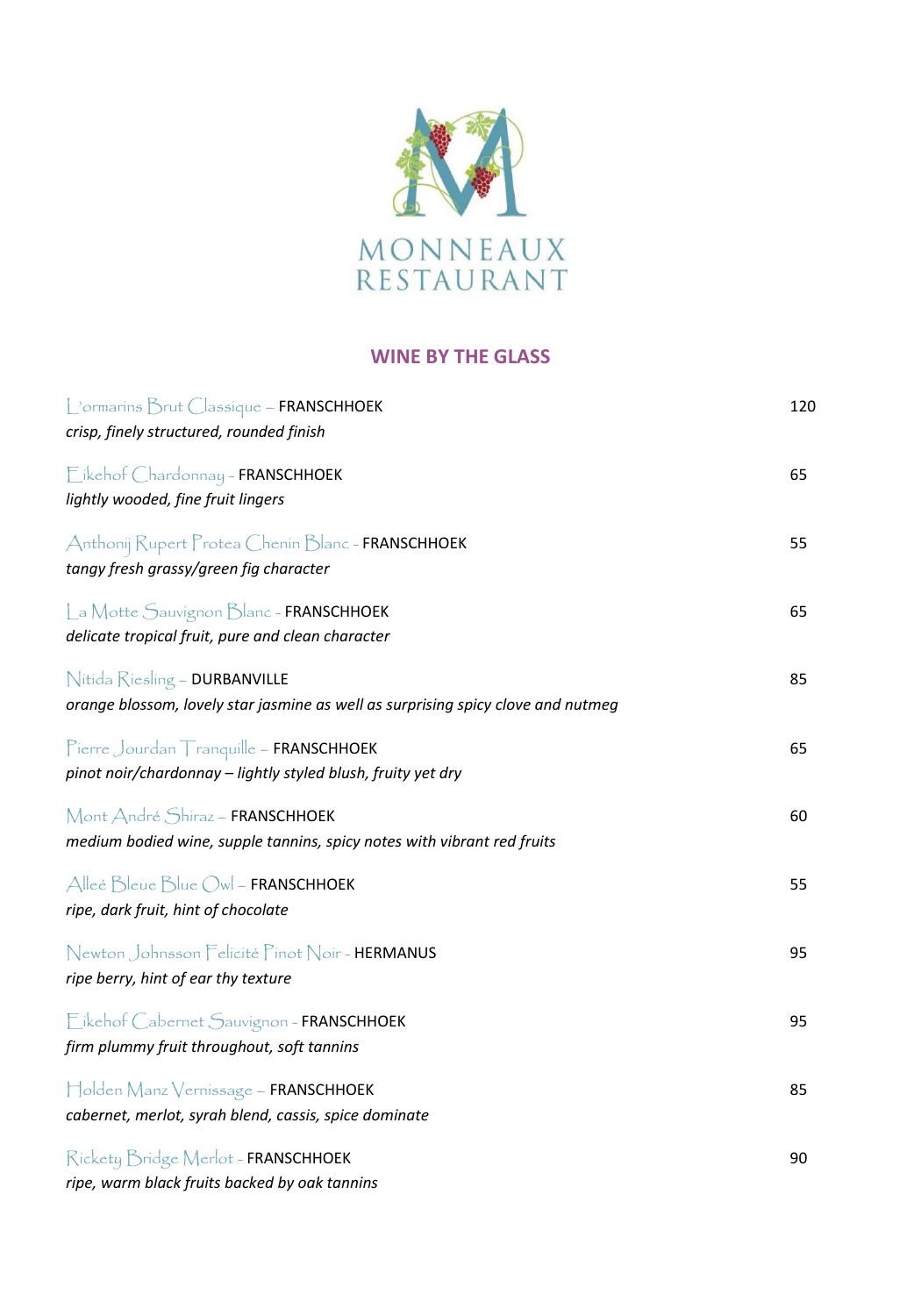### **METHODE CAP CLASSIQUE & CHAMPAGNE**

| Cormarins Brut Classique ~ FRANSCHHOEK                 | 340  |
|--------------------------------------------------------|------|
| crisp, finely structured, rounded finish               |      |
| Wildeberg Brut Meteorique ~ FRANSCHHOEK                | 450  |
| delicate fruits, crisp, elegant finish                 |      |
| Colmant Brut Reserve - FRANSCHHOEK                     | 515  |
| lively with delicate deciduous fruit, long and elegant |      |
| Colmant Brut Rosé ~ FRANSCHHOEK                        | 515  |
| elegantly styled, hint of biscuit, firm finish         |      |
| Tribaut Brut Rosé Champagne ~ FRANCE                   | 1100 |
| berry mouth feel, complex and well balanced            |      |

## **SAUVIGNON BLANC**

| Anthonij Rupert Protea - FRANSCHHOEK                     | 158 |
|----------------------------------------------------------|-----|
| tangy fresh grassy/green fig character                   |     |
| a Motte - FRANSCHHOEK                                    | 195 |
| delicate tropical fruit, pure and clean character        |     |
| Springfield Life from Stone ~ ROBERTSON                  | 325 |
| lemongrass, passionfruit, minerally tones                |     |
| Wildeberg - FRANSCHHOEK                                  | 550 |
| silky texture with a super-bright, naturally acid finish |     |

*"Wine improves with age. The older I get, the better I like it"*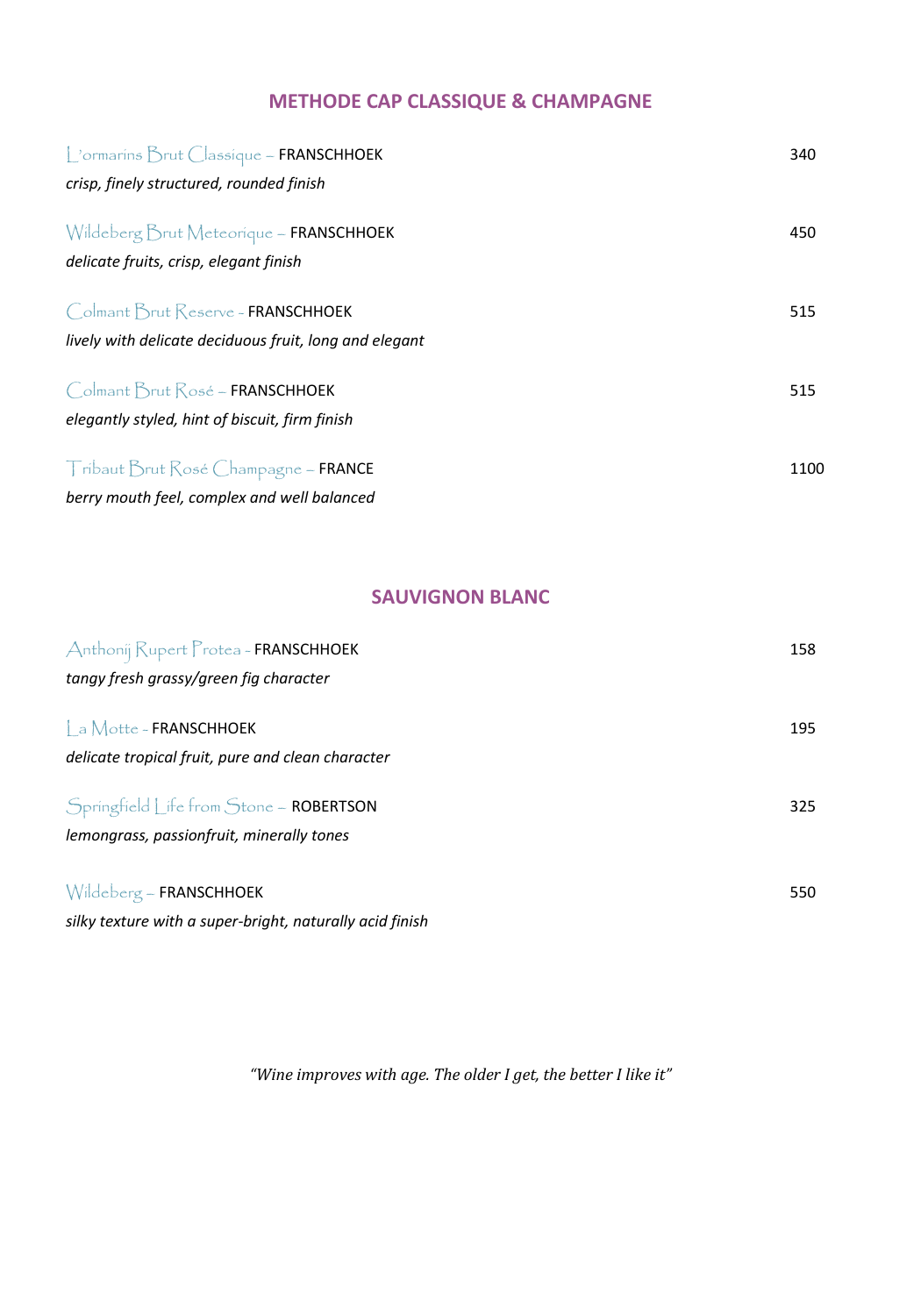## **CHENIN BLANC**

| Anthonij Rupert Protea - FRANSCHHOEK                                                   | 155  |
|----------------------------------------------------------------------------------------|------|
| tangy fresh grassy/green fig character                                                 |      |
| Mulderbosch Steen-op-Hout - STELLENBOSCH                                               | 225  |
| fruit flavours, light oak backing, dry finish                                          |      |
| Holden Manz - FRANSCHHOEK                                                              | 295  |
| medium bodied, elegant deciduous fruit flavours, creamy finish                         |      |
| Bellingham the Bernard Series Old Wine ~ FRANSCHHOEK                                   | 525  |
| rich and rounded, tropical flavours and aromas                                         |      |
| Sadie Family Palladius ~ SWARTLAND                                                     | 1955 |
| brooding stone fruit, spice and a sense of quiet concentration is promised on the nose |      |

## **CHARDONNAY**

| Fikehof - FRANSCHHOEK                                             | 195 |
|-------------------------------------------------------------------|-----|
| lightly wooded, fine fruit lings                                  |     |
| Boschkloof - STELLENBOSCH                                         | 255 |
| deciduous fruits, softly styled, medium bodied                    |     |
| $\int$ a $\bigcirc$ ouronne ~ FRANSCHHOEK                         | 350 |
| medium bodied, rounded complex bouquet and palate, firm structure |     |
| Glenwood Vigneron's Selection ~ FRANSCHHOEK                       | 475 |
| ripe full aromas and flavours with hints of creamy, toasty oak    |     |

*"Come quickly I am tasting the stars."*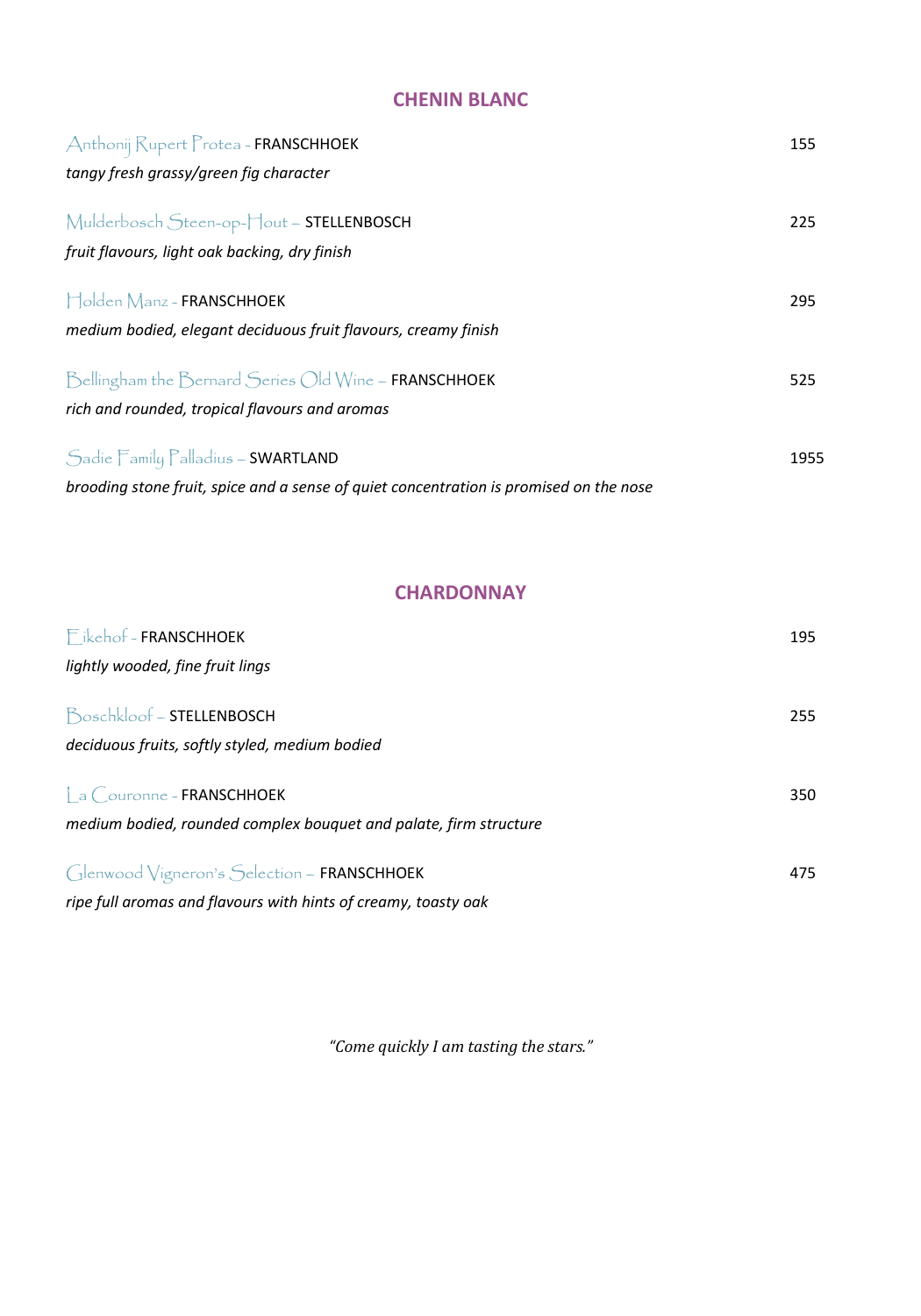## **UNIQUE WHITE CULTIVARS**

| Thelema Riesling - STELLENBOSCH                                                         | 255  |
|-----------------------------------------------------------------------------------------|------|
| fragrant, supple mouthfeel, off dry                                                     |      |
| Cederberg Bukettraube - CITRUSDAL                                                       | 246  |
| aromatic, balanced acidity, deciduous fruit                                             |      |
| Lynx Wines Viognier - FRANSCHHOEK                                                       | 275  |
| floral, ripe stone fruits, crisp, dry, lightly oaked                                    |      |
| Nitida Riesling - DURBANVILLE                                                           | 300  |
| orange blossom, lovely star jasmine as well as surprising spicy clove and nutmeg        |      |
| Alheit a Colline Semillon - FRANSCHHOEK                                                 | 1550 |
| sought-after grapes for vines over 80 years old, dried citrus skin, ripe orange, spices |      |

## **WHITE BLENDS**

| Grande Provence Angels' Tears ~ FRANSCHHOEK                                              | 160 |
|------------------------------------------------------------------------------------------|-----|
| fragrant, muscat blend, semi-sweet                                                       |     |
|                                                                                          |     |
| Glenwood Sauvignon Blanc / Semillon ~ FRANSCHHOEK                                        | 195 |
| light aromas, filling palate                                                             |     |
|                                                                                          |     |
| Stony Brook Ghost Gum ~ FRANSCHHOEK                                                      | 325 |
| intense, textured, complex with delicate richness                                        |     |
|                                                                                          |     |
| Wildeberg Coterie Chenin/Grenache ~ FRANSCHHOEK                                          | 450 |
| notes of jasmine flowers, ultimately finishing rich, yet fresh and textural              |     |
| Chamonix Reserve Sauvignon Blanc Semillon ~ FRANSCHHOEK                                  | 450 |
| pale straw colour, fresh aromas with scents of exotic spice, figs, grapefruit, and thyme |     |
|                                                                                          |     |
| Thorne & Daughters Rocking Horse - STELLENBOSCH                                          | 650 |
| the nose shows white and yellow fruit, dried herbs, spice, and a little earthiness       |     |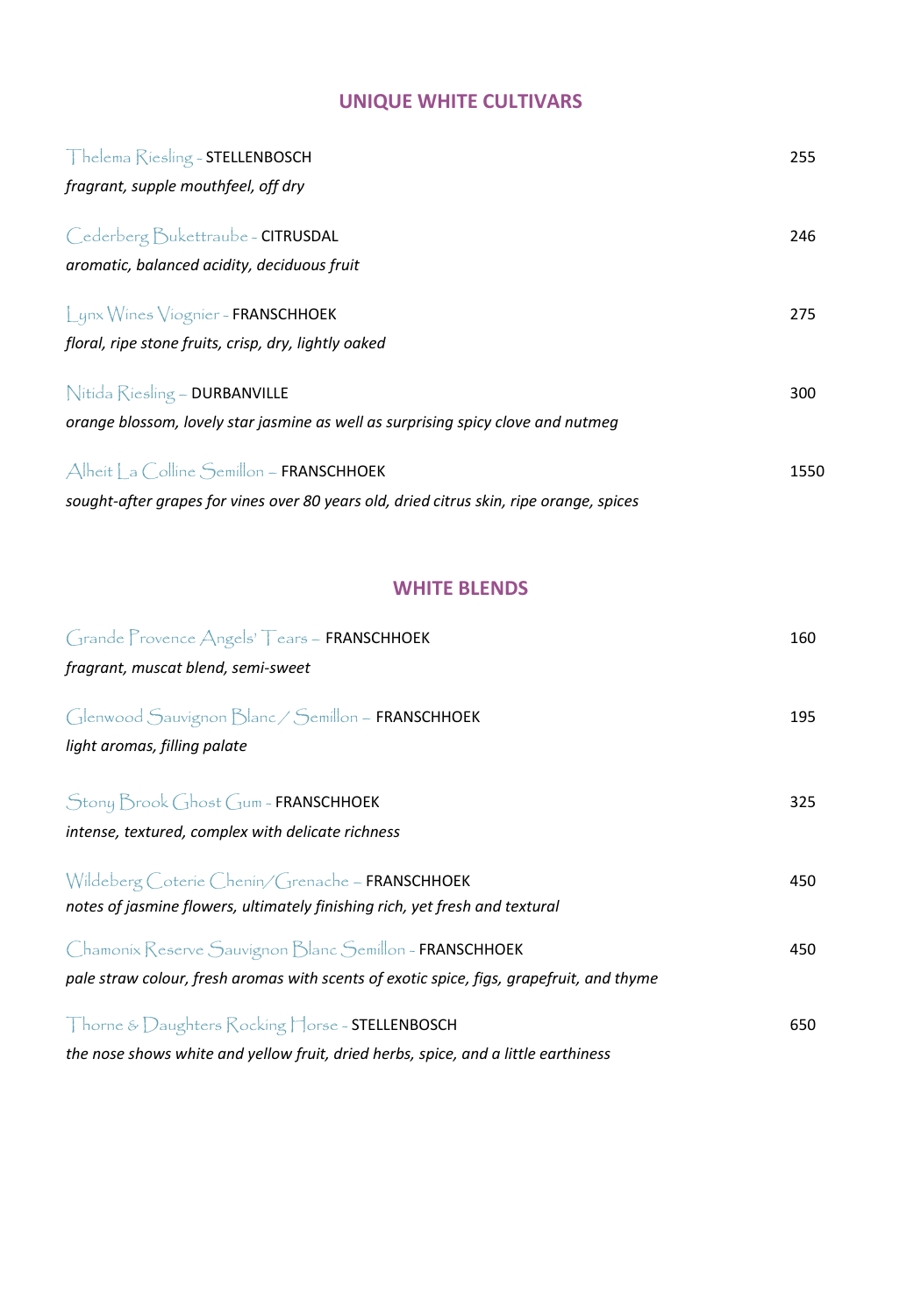## **ROSE - STYLED WINES**

| Pierre Jourdan Tranquille ~ FRANSCHHOEK                                                  | 155 |
|------------------------------------------------------------------------------------------|-----|
| lightly styled blush, fruity yet dry                                                     |     |
| La Couronne Merlot Rosé ~ FRANSCHHOEK<br>floral bouquet yet dry finely structured palate | 165 |
| Lynx Wines Blanc De Noir ~ FRANSCHHOEK<br>red berry aromas, flavours ending mellow       | 195 |

#### **PINOTAGE**

| Alleé Bleue Blue Owl - FRANSCHHOEK               | 165 |
|--------------------------------------------------|-----|
| ripe, dark fruit, hint of chocolate              |     |
|                                                  |     |
| Ken Forrester Petit - STELLENBOSCH               | 165 |
| dark cherry/berry character throughout           |     |
| Chamonix Greywacke ~ FRANSCHHOEK                 | 420 |
|                                                  |     |
| forthcoming juicy berry/liquorice, long flavours |     |

### **MERLOT**

| Rickety Bridge - FRANSCHHOEK                                                                 | 270  |
|----------------------------------------------------------------------------------------------|------|
| ripe, warm black fruits backed by oak tannins                                                |      |
| $\int_{\mathbb{R}}$ enwood-FRANSCHHOEK<br>medium bodied, light styled oak shows creamy fruit | 285  |
| The lemma <sub>~</sub> STELLENBOSCH                                                          | 445  |
| full bodied silky palate, showing complexity                                                 |      |
| Shannon Mount Bullet Merlot ~ ELGIN                                                          | 1200 |
| a fragrance of ripe red fruits such as plums and dark cherries, with earthy complexity       |      |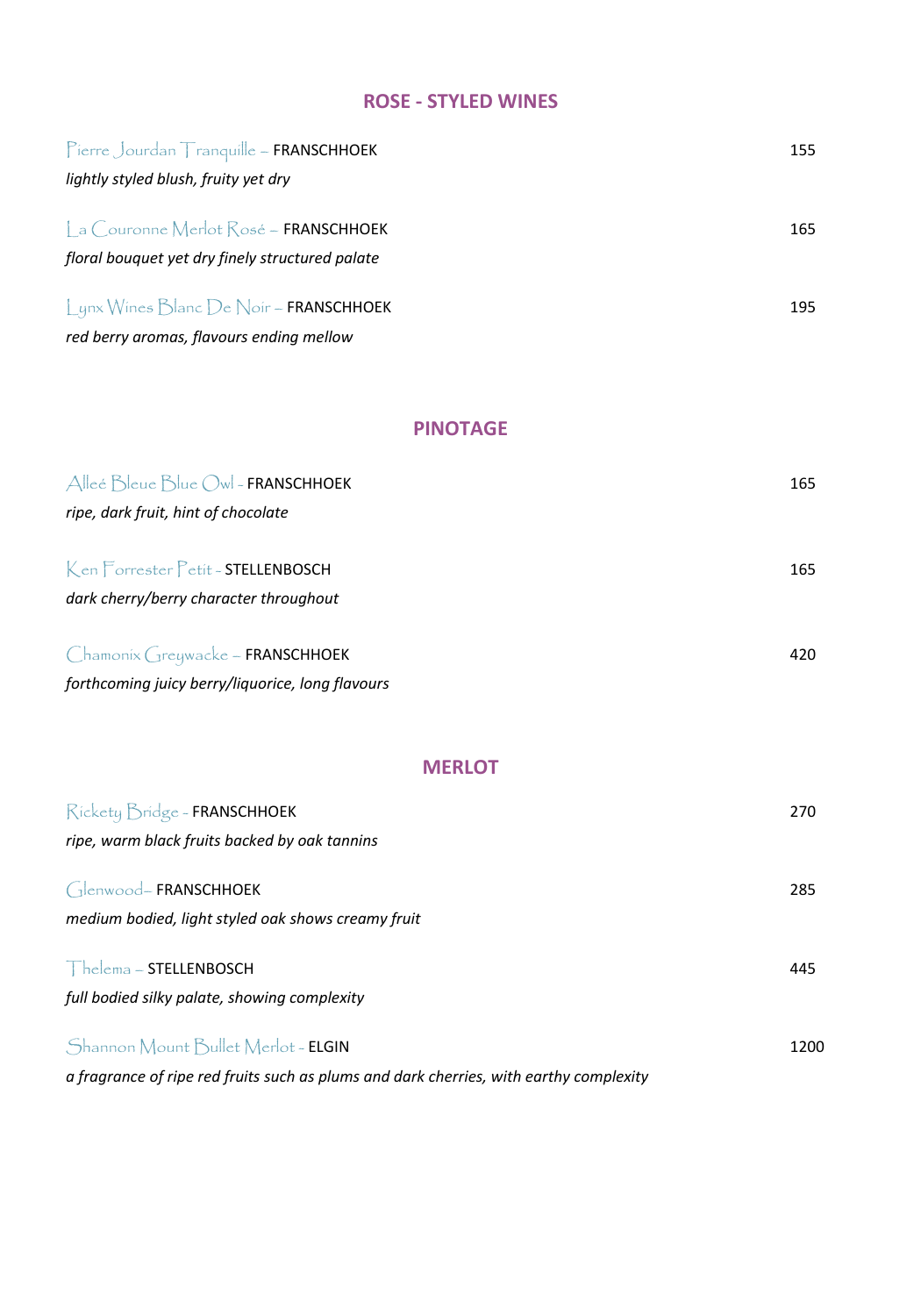# **SHIRAZ / SYRAH**

| Mont André - FRANSCHHOEK                                       | 180 |
|----------------------------------------------------------------|-----|
| supple tannins, spicy notes with vibrant red fruits            |     |
| a Motte - FRANSCHHOEK                                          | 425 |
|                                                                |     |
| berry and pepper, velvety yet firm palate                      |     |
| Boschkloof - STELLENBOSCH                                      | 440 |
| full-bodied, concentrated spice, pepper, rich fruit throughout |     |
|                                                                |     |
| Kevin Arnold - STELLENBOSCH                                    | 599 |
| ripe berries, hint of pepper, fine tannins                     |     |

#### **PINOT NOIR**

| Haute Cabrière (Inwooded - FRANSCHHOEK                                            | 195 |
|-----------------------------------------------------------------------------------|-----|
| berry palate, fruity finish                                                       |     |
| Newton Johnsson Felicité - HERMANUS<br>ripe berry, hint of ear thy texture        | 295 |
| Chamonix Feldspar - FRANSCHHOEK<br>medium-bodied, wild berry scents, fine tannins | 355 |
| Meerlust-STELLENBOSCH<br>earthy and floral, soft elegant tannins, intense fruit   | 840 |

*"Accept what life offers you and try to drink from every cup. All wines should be tasted; some should only be sipped, but with others, drink the whole bottle"*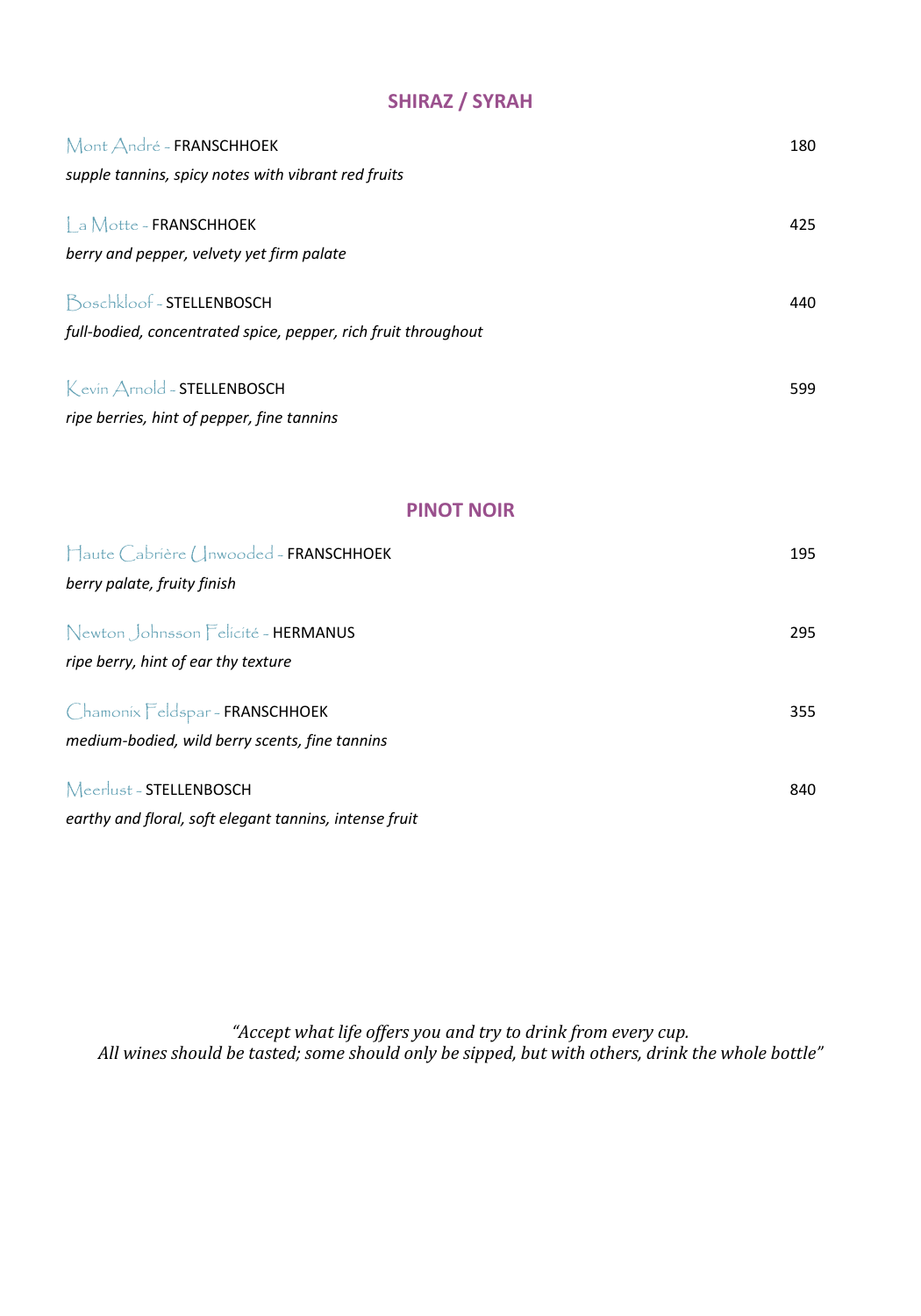## **CABERNET SAUVIGNON**

| $F$ ikehof ~ FRANSCHHOEK                                          | 345  |
|-------------------------------------------------------------------|------|
| firm plummy fruit throughout, soft tannins                        |      |
| Boschkloof - STELLENBOSCH                                         | 325  |
| elegant, classic, toasted oak and black berry tones               |      |
| Kanonkop Cabernet Sauvignon ~ STELLENBOSCH                        | 1100 |
| incredibly finely proportioned and crisply chiselled              |      |
| Nederburg Two Centuries Cabernet Sauvignon ~ PAARL                | 1200 |
| a generous concentration of rich, ripe, sweet dark berried fruits |      |

### **RED BLENDS**

| Holden Manz Vernissage ~ FRANSCHHOEK                                               | 265  |
|------------------------------------------------------------------------------------|------|
| cab/merlot, syrah, spice dominate                                                  |      |
| Neil Ellis Cabernet / Merlot - STELLENBOSCH                                        | 295  |
| medium-bodied, ripe mellow, mouthfeel                                              |      |
| Haut Espoir Gentle Giant - FRANSCHHOEK                                             | 245  |
| multi-cultivar blend, characterful                                                 |      |
| Rupert & Rothschild Classique - FRANSCHHOEK                                        | 425  |
| cab/merlot, oak, berry fruits and spice                                            |      |
| Boekenhoutskloof Chocolate Block ~ FRANSCHHOEK                                     | 480  |
| syrah, grenache, complex aromas and palate                                         |      |
| Chamonix Troika-FRANSCHHOEK                                                        | 599  |
| cab/franc based, well structured, length of flavour                                |      |
| Meerlust Rubicon ~ STELENBOSCH                                                     | 1200 |
| the nose is brooding, dark bramble fruit, cassis, plum, incense and liquorice      |      |
| Kanonkop Paul Sauer-STELLENBOSCH                                                   | 1699 |
| deep, ruby-red colour - concentration of cassis, black currant and tea leaf aromas |      |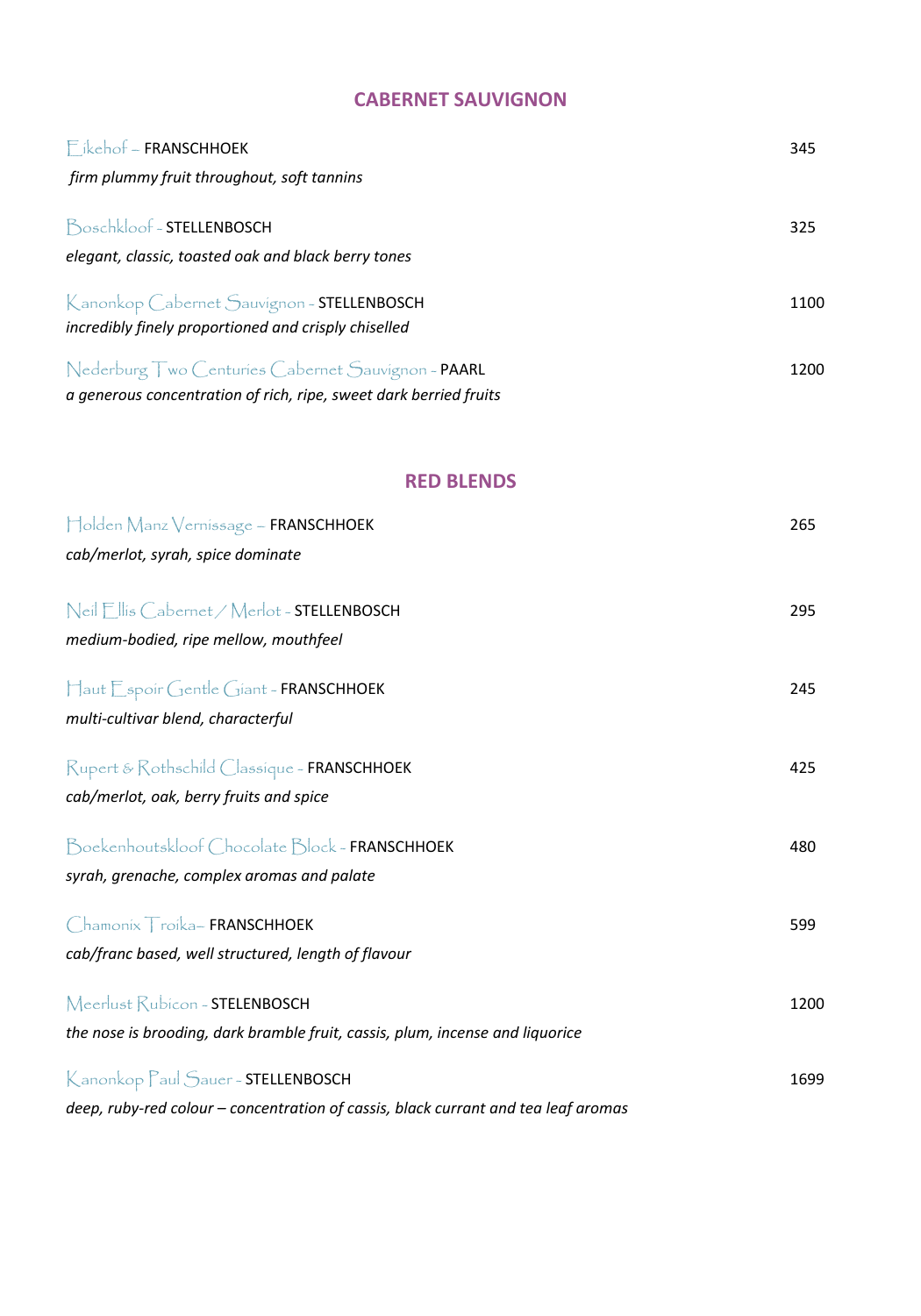## **BEERS & CIDERS**

| Franschhoek Beer Co. Liberty American | 65 |
|---------------------------------------|----|
| Franschhoek Beer Co. Kolsch Series    | 65 |
| Franschhoek Beer Co. German Weissbeer | 65 |
| Franschhoek Beer Co. Three Oaks Lager | 65 |
| Hey Joe Blonde                        | 65 |
| Hey Joe Belgian Lager                 | 65 |
| Hey Joe Belgain Pale Ale              | 65 |
| Hey Joe Farm Style Ale                | 65 |
| Jack Black                            | 40 |
| Stella Artois                         | 45 |
| Castle Lager                          | 35 |
| Castle Light                          | 35 |
| Black Label                           | 35 |
| Windhoek Lager                        | 35 |
| Windhoek Light                        | 35 |
| Windhoek Draught                      | 40 |
| Heineken                              | 45 |
| Savana Dry                            | 45 |

## **BRANDY, COGNAC & DESSERT WINE**

| Klipdrift                         | 25  |
|-----------------------------------|-----|
| KWV 10yr                          | 65  |
| Courvoisier Cognac                | 65  |
| Remy Martin Cognac                | 140 |
| Slanghoek Red Muscadel            | 35  |
| Pierre Jourdan Ratafia            | 45  |
| Rickety Bridge Noble Late Harvest | 60  |

#### **VODKA, GIN & RUM**

| Smirnoff            | 25 |
|---------------------|----|
| Absolute            | 35 |
| Inverroche Amber    | 45 |
| Inverroche Verdant  | 45 |
| Inverroche Classic  | 45 |
| Tanquaray           | 40 |
| <b>KWV</b> Cruxland | 40 |
| Six Dogs Blue       | 50 |
| Bombay Sapphire     | 40 |
| A Mari              | 50 |
| Sipsmith London Dry | 40 |
| Roku                | 35 |
| Red Heart           | 30 |
| Havana Club Dark    | 30 |
| Bacardi             | 30 |
| Captain Morgan Dark | 30 |

#### **WHISKEY, SCOTCH & BOURBON**

| Johnny Walker Black       | 45 |
|---------------------------|----|
| Bells                     | 30 |
| Chivas Regal              | 50 |
| Glenfiddich 12yr malt     | 65 |
| $J$ &B                    | 30 |
| Jack Daniels              | 35 |
| $\int$ ameson             | 45 |
| Auchentoshan American Oak | 45 |
| Makers Mark Bourbon       | 40 |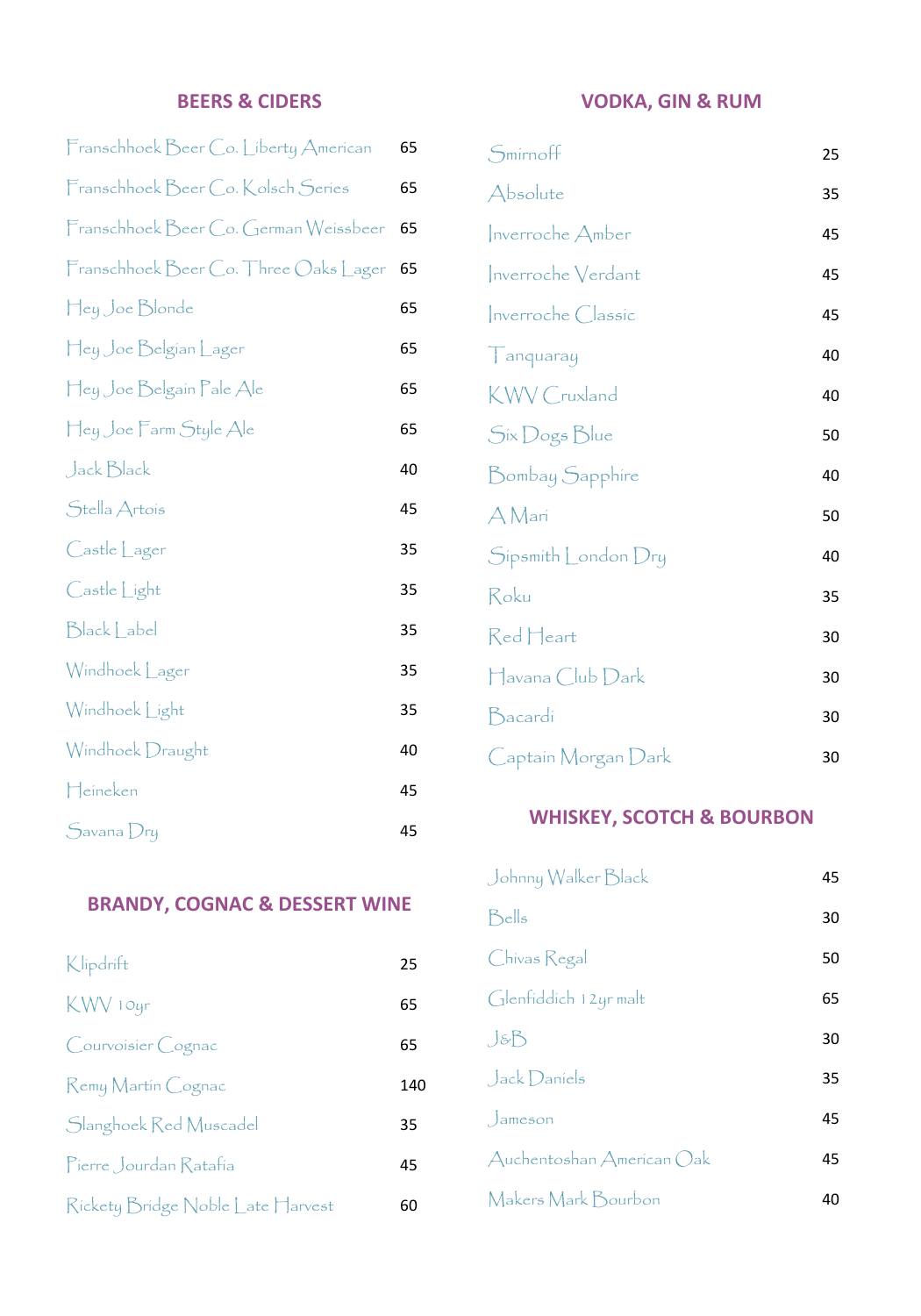### **LIQUERS, APERITIFS & SHOOTERS**

| Martini Dry         | 30 |
|---------------------|----|
| Grappa              | 95 |
| Amarula             | 45 |
| Kahlua              | 50 |
| Cointreau           | 65 |
| Bols Crème De Casis | 35 |
| Campari             | 35 |
| Jagermeister        | 55 |
| Tequila Gold        | 50 |
| Tequila Blanco      | 50 |

#### **PORT & SHERRY**

| Sherry Full Cream              | 35 |
|--------------------------------|----|
| Sherry Pale Dry                | 35 |
| Sherry Medium Cream            | 35 |
| Allesverloren Port             | 45 |
| De Kraans Vintage Reserve Port | 80 |

#### **WATERS**

| Mineral Water Still Small     | 25 |
|-------------------------------|----|
| Mineral Water Still Large     | 45 |
| Mineral Water Sparkling Small | 25 |
| Mineral Water Sparkling Large | 45 |

### **COCKTAILS**

| Monneaux Sunset<br>tequila, pineapple, blood orange                                        | 80  |
|--------------------------------------------------------------------------------------------|-----|
| Campfire Old Fashioned<br>whiskey, marsmallow, bitters                                     | 75  |
| Franschhoek Side Car<br>jameson, cointreau, strawberry, lemon                              | 85  |
| Jameson Storm<br>jameson, cointreau, blueberries, lime,<br>cranberry juice                 | 75  |
| Classic Mojito<br>white & dark rum, mint, lime, soda water                                 | 75  |
| Moscow Mule<br>vodka, ginger beer, lime juice, mint                                        | 75  |
| Whiskey Sours<br>whiskey, lemon juice, egg white,<br>cherry, orange                        | 80  |
| Margarita<br>classic, barman's select                                                      | 75  |
| $\mathsf{Martin}$ $\mathsf{Dry}$<br>classic, espresso                                      | 85  |
| Bloody Mary<br>vodka, tomato juice, worcester sauce,<br>tabasco, lemon juice, salt, pepper | 85  |
| Gluhwein<br>spiced red wine, orange, star anise                                            | 55  |
| $\frac{1}{2}$ in asting                                                                    | 185 |

*six dogs blue, kwv cruxland, inveroche amber*